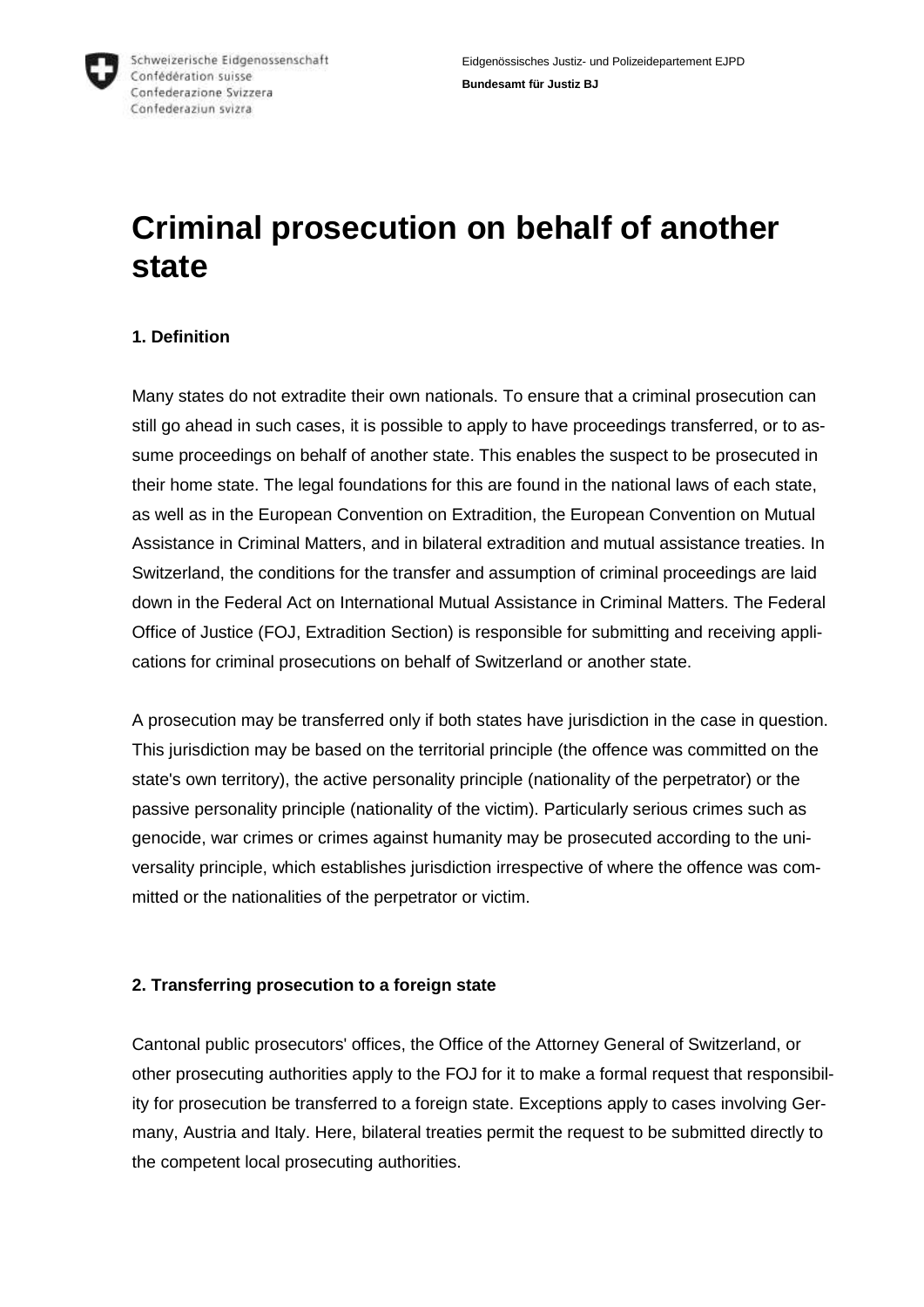#### **Criminal prosecution on behalf of another state**

The prosecuting authority's application must contain the following specific information and documents:

- information on the identity, nationality and location of the suspect, in as much detail as possible (requests concerning persons unknown or persons whose location is unknown are inadmissible);
- description of the facts of the case;
- the legal qualification of the facts, and the applicable criminal provisions;
- criminal files and any evidence.

## **Conditions**

The FOJ will examine whether or not the application satisfies the legal conditions for prosecution to be transferred abroad. In particular, the laws of the foreign state must permit the offence to be prosecuted and to be punished by the courts, the suspect must be located in the state in question, and their extradition to Switzerland must be inadmissible, or impracticable owing to the minor nature of the probable sentence, for example. In exceptional cases, the prosecution may be transferred at the same time the suspect is extradited, if transferring prosecution for other offences is expected to result in the offender reintegrating more successfully into society.

The facts of the case must be punishable under the laws of both Switzerland and the foreign state (the principle of dual criminality). Furthermore, the statute of limitations must not have come into effect for prosecution in the foreign state. A request to assume responsibility for prosecution may not be submitted to a foreign state if there is a specific risk that human and procedural rights might be compromised in that state. Finally, the severity of the offence must justify proceedings, i.e. it may not be a minor offence.

If the conditions are fulfilled, the FOJ will submit the request to the ministry of justice in the foreign state. If they are not, it will refuse to make the request. Where provision is made for direct submissions, the Swiss criminal prosecution authority will itself decide whether or not the legal conditions are fulfilled.

# **Limited right of appeal**

There is essentially no provision for an appeal against a Swiss request to assume a prosecution, because this might delay proceedings and make it more difficult to secure evidence, for example. Only a suspect who is ordinarily resident in Switzerland is able to go before the Federal Criminal Court to challenge the submission of such a request. The Swiss criminal prosecution authority may also appeal to the Federal Criminal Court against the FOJ's decision not to submit a request. There is no provision for a Federal Supreme Court appeal